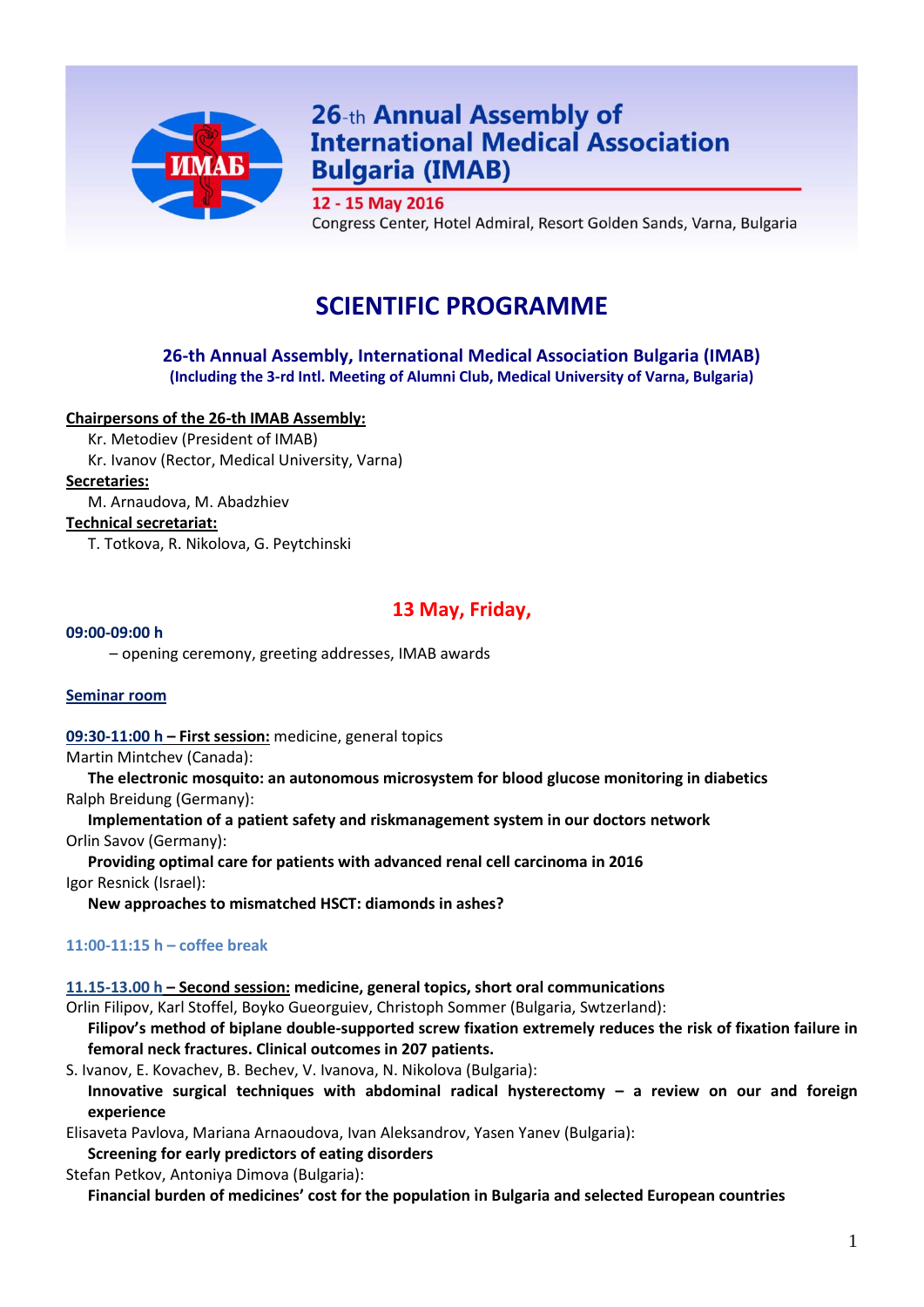Mariela Deliverska (Bulgaria):

#### **Patient registries for rare diseases**

Svetoslav Stoimenov, Dobrin Vasilev (Bulgaria):

#### **A thrombosis of vena cava superior - diagnosis and treatment**

#### **13.15-14.00 h – lunch break**

#### **14.00-16.00 h Seminar room:**

**Third session:** *Projects as instruments for change and successful implementation in health system (Round-table)* **Moderators:** 

*Todorka Kostadinova (Bulgaria), Ralph Breidung (Germany), Kapriel Kaprelyan (Germany), Stefan Toschev (Switzerland), Gregory Ekhilevich (Israel), Sergei Popov (Germany), Martin Mintchev (Canada)*

#### **16.00-16.15 h – coffee break**

#### **16.15-18.00 h Seminar room:**

**Forth session:** *Transfer of good practices for public health (Round table)* **Moderators:** 

Todorka Kostadinova (Bulgaria), Ralph Breidung (Germany), Kapriel Kaprelyan (Germany), Stefan Toschev (Switzerland), Gregory Ekhilevich (Israel), Sergei Popov (Germany), Martin Mintchev (Canada)

# **14 May, Saturday,**

#### **two sections: medicine and dental medicine**

#### **Seminar room: dental medicine**

#### **09.00-11.00 h – Fifth session: dental medicine, oral presentations**

Dimitar Kosturkov, Tsonko Uzunov (Bulgaria):

**Influence of smoking on pulp microcirculation**

Dimitar Kosturkov, Tsonko Uzunov (Bulgaria):

**Pulse oximetry and electric pulp test in intact teeth and teeth with hyperaemia pulpae**

Polina Velcheva, Vladimir Panov, Metodi Abadzhiev, Plamen Nenkov (Bulgaria):

**Criteria for devitalisation of teeth pro causa prothetica and endodontic retreatments of teeth used as prosthetic abutments**

Ekaterina Karteva, Neshka Manchorova-Veleva, Vesela Stefanova, Marin Atanasov, Angel Atanasov, Dessislava Pashkouleva, Petya Kanazirska, Tsvetanka Babeva, Violeta Madjarova, Stoyan Vladimirov (Bulgaria):

**Novel methods for the assessment of crack propagation in endodontically treated teeth**

Desislava Konstantinova, Mariana Dimova (Bulgaria):

**Historical overview of gnathodynamometric methods used for assessment of masticatory function** Desislava Konstantinova, Mariana Dimova, Darina Naydenova (Bulgaria):

**Impact of food preferences on the development of pathological changes in the masticatory apparatus in young patients**

#### **Studio room: medicine**

**09.00-11.00 h – Sixth session: medicine, short oral communications**

Vanya Goranova, Bulgaria:

**Beneficial and detrimental effects of mmps in the CNS**

Dimiter Dimitrov (Bulgaria):

**Systems approaches to computational modelling of the oral microbiome**

Jordan Deliversky (Bulgaria):

**Health records and information technology in support of exchange of health information**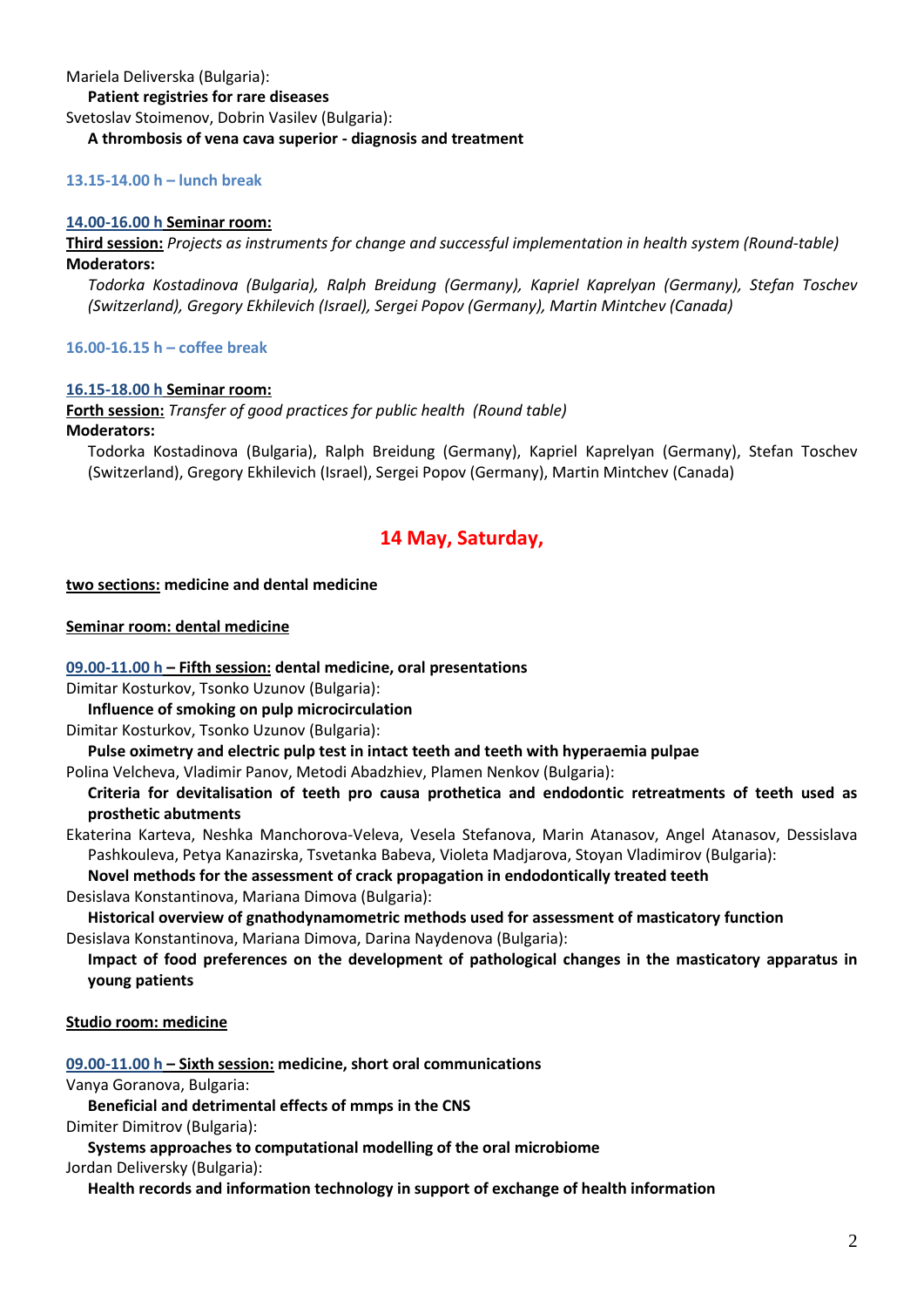Jordan Deliversky (Bulgaria):

**Patient registries for rare diseases**

Atanas Petkov, Yana Kashilska, Angel Uchikov, Dean Batzelov (Bulgaria):

**Improving the quality of life through effects of treatment with low intensity extremely low-frequency electrostatic field with deep oscillation® in patients with breast cancer with secondary lymphadem to patients treated with standard lymph equipment**

Andrea Moyseeva (Bulgaria):

**Adenocystic carcinoma of the lacrimal gland - casuistic case**

#### **11.00-11.15 h – coffee break**

#### **Seminar room: dental medicine**

**11.15-13.00 h –Seventh session: dental medicine, oral presentations**

Vesela Stefanova, N. Manchorova, D. Georgieva, A. Sapundgiev, Y. Nikova, G. Simeonov, E. Kaish, I. Antipova, N. Simeonov (Bulgaria):

**A laser Doppler flowmetry for measuring the pulp blood perfusion in teeth with postoperative sensitivity - a case report**

Maya Lyapina, M. Dencheva, A. Krasteva, Ge. Nikolov, M. Cekova, M. Deliverska, A. Kisselova (Bulgaria):

**Biomonitoring of urinary levels of bisphenol A in dental students**

Mariela Tsanova, Neshka Manchorova-Veleva (Bulgaria):

**Application of 3D digital scanning and CAD/CAM systems for Zirconia partial crown restorations** Metodi Abadjiev, Kalina Georgieva (Bulgaria):

**Medial mandibular flexure- a factor for determining number and position of implants in treatment plan of complete edentulism**

Metodi Abadjiev, Kalina Georgieva (Bulgaria):

**Combination of natural teeth and dental implants as abutments of combined tooth-implant supported removable prostheses**

Mariana Dimova (Bulgaria):

**Centric relation - condition sine qua non-in praeprosthetic treatment of TMD-patients**

Konstantin Tonchev, Boyan Vladimirov (Bulgaria):

**Survival rates in oral cancer patients – a 10-year retrospective study**

#### **Studio room: medicine**

**11.15-13.00 h – Eighth session:** medicine, short oral communications

Preslav Penev, Martin Burnev, Dimitar Raykov, Georgi Ganchev (Bulgaria):

#### **Primary ligaments repair results after acute ankle instability in a big study group**

Martin Burnev, Preslav Penev (Bulgaria):

**Medium-term results after percutaneous repair of Achilles tendon rupture and individual postoperative rehabilitation**

Preslav Penev, Martin Burnev, Dimitar Raykov, Georgi Ganchev (Bulgaria):

**Flexor hallucis longus tenosynovitis - reason for soft tissue posteromedial ankle impingement** Bilyana Bozhanina, Ruslan Popstefanov (Bulgaria):

**Percutaneous needle aponeurotomy and lipografting in Dupuytren's disease**

Dimitar Kazakov (Israel/Bulgaria):

**Diagnostic procedures and methods for screening and evaluation of the endometrium for premalignant and malignant diseases in a 66 years old asymptomatic postmenopausal woman** Ivailo Tonchev (Israel/Bulgaria): **reserved paper**

**13.00 - 14.00 h – lunch break**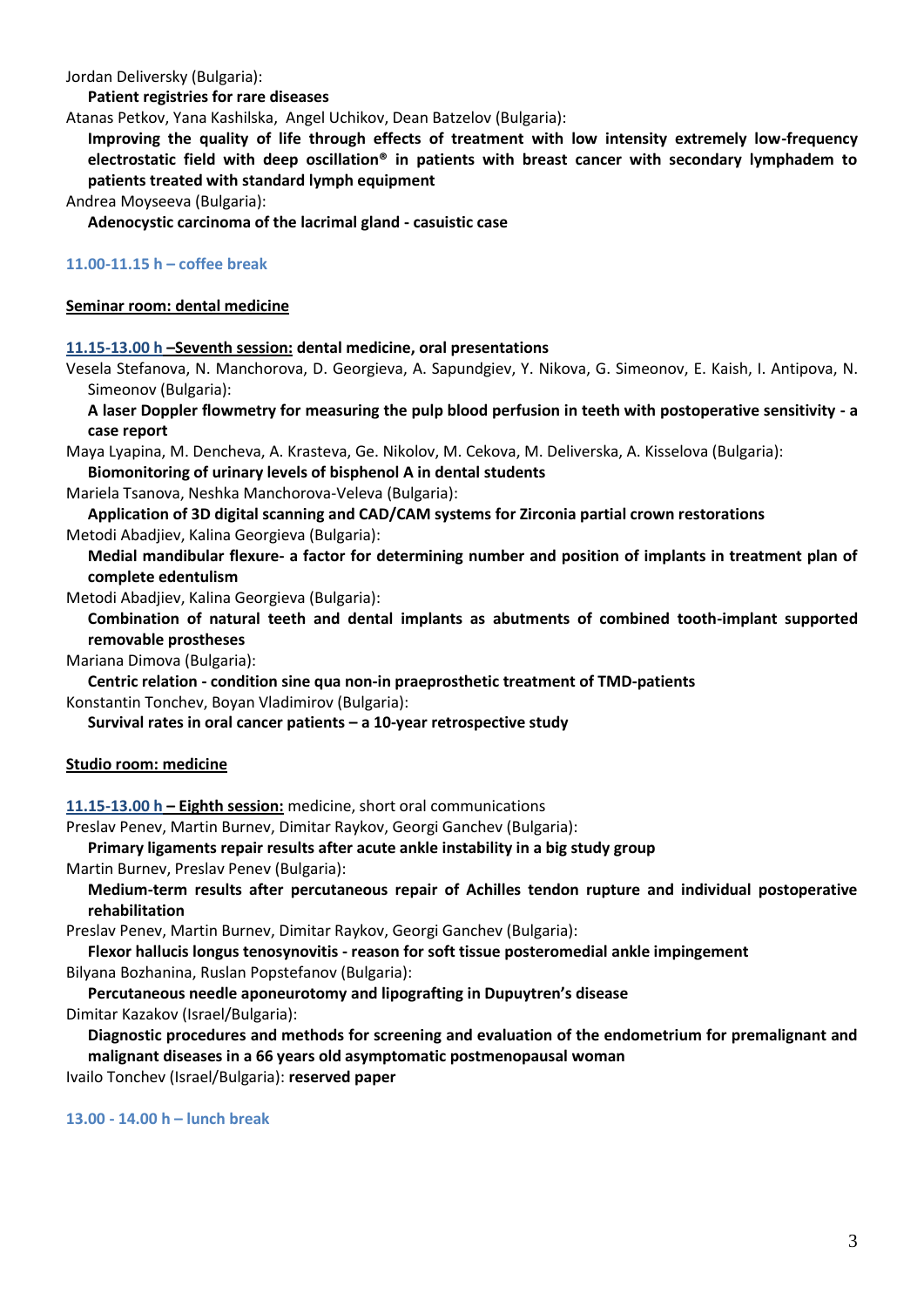#### **Seminar room: dental medicine**

#### **14.00-15.30 h – Ninth session:**

10-th Anniversary of the Dental School, Medical University of Varna – celebrating the Jubilee: Opening ceremony, *greeting addresses, history and present of the Dental School* 

Lecture of a guest-professor from Italy: **Gabrielle Vaccaro** – Implant supported over dentures

#### **15.30-16.00 h – coffee break**

#### **16.00-18.00 h – Tenth session:**

*10-th Anniversary of the Dental School, Medical University of Varna – celebrating the Jubilee, continuation* **Академична сесия:** кратки устни презентации:

#### **"ДИСЕРТАЦИИ ФАКУЛТЕТ ПО ДЕНТАЛНА МЕДИЦИНА-ВАРНА":**

Владимир Панов:

**Устната кухина – биосистема и възможен източник на инфекциозен материал** Христина Арнаутска-Георгиева:

**Диагностика и прогнозиране на ретинирането на кучешките зъби**

Миглена Балчева-Енева:

**Орален алергичен синдром като проява на хранителна алергия** Мая Дойчинова:

**Профилактика на зъбния кариес с фотосенсибилизатори (експериментални, лабораторни и клинични изследвания**

Цветелина Борисова-Папанчева:

**Оздравителни процеси на периапикални възпалителни изменения от ендодонтски произход след ретроградно запълване**

Ивета Катрева-Бозукова:

**Предимства на алфа-адреномиметичните деконгестанти пред конвенционалните химични агенти за гингивална ретракция с цел избягване на нежелани системни странични ефекти**

Калина Георгиева-Божкова:

**Ятрогенни прояви при лечение със снемаеми частични и тотални плакови протези**

Георги Папанчев:

**Влияние на вида на костновъзстановителните материали върху темповете на костна регенерация при** 

**повдигане на синусния под с латерален достъп и отсрочено поставяне на имплантати**

Теодора Таргова-Димитрова:

**Възпалителни заболявания на пародонта при деца с някои вътрешни заболявания**

Нина Милчева:

**Лечение на обратимо възпаление на пулпата на временни зъби**

Радосвета Андреева-Борисова:

**Преждевременна загуба на временни зъби при деца със смесено съзъбие необходимост от местопазители**

Христо Бозуков:

**Орално здраве при деца с таласемия майор**

Карен Джабалян:

**Диагностична стойност на тънкоиглената аспирационна биопсия при новообразувания в областта на главата и шията**

Савина Ненчева-Свещарова:

**Приложение на нискоинтензитетна фототерапия при хронични темпоромандибуларни**

Стефан Пеев:

**Приложение на дентални имплантати в условията на редуциран обем на наличната кост**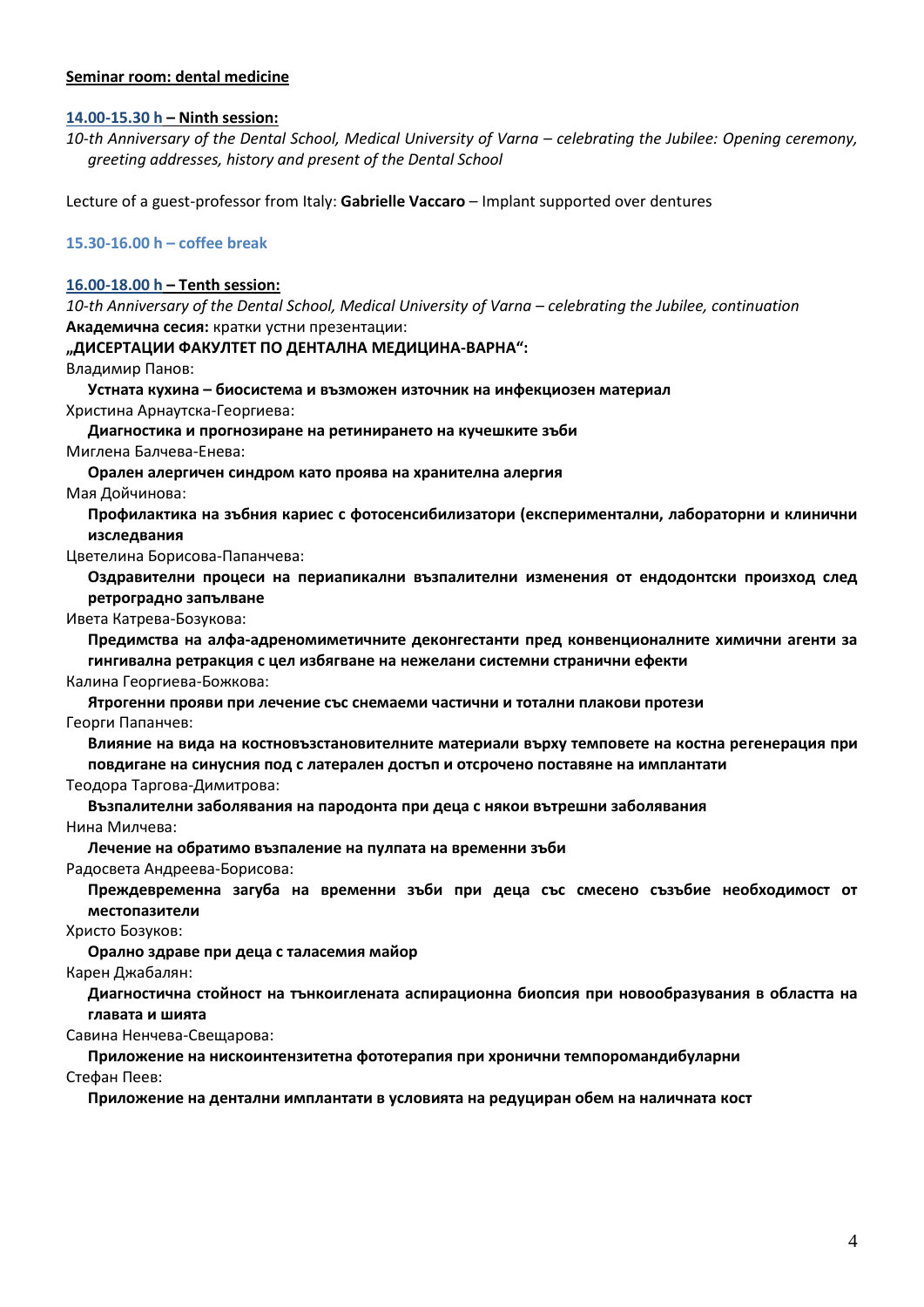#### **14 May, Saturday, poster sessions, medicine**

**09.00-13.00 h – foyer space, poster stands**

## **1\_PM\_ Role of lymphocytic immunohistochemical markers in early diagnosis of peripheral t-cell lymphoma of the skin – Mycosis fungoides**

Valeria Mateeva1, Grisha Mateev2

*1) Department of Dermatology and Venereology, Military Medical Academy, Sofia*

*2)Department of Dermatology, Aleksandrovska Hospital, Sofia*

#### **2\_ PM\_ Prehepatic portal hypertension caused by thrombosis of the portal vein**

Gabriela Kirisheva1, Katerina Peeva1, Irina Ivanova2, Asiqna Koleva2, Diana Gancheva2, Milko Mirchev2, Iskren Kotzev2, Vladimir Gerov3

*1) Medical University of Varna, 2) Clinic of Gastroenterology, 3) Clinic of Hematology, University Hospital "St. Marina"*

#### **3\_ PM\_ Histological changes observed in mycosis fungoides after therapy**

Valeria Mateeva1, Grisha Mateev2

*1) Department of Dermatology and Venereology, Military Medical Academy, Sofia*

*2)Department of Dermatology, Aleksandrovska Hospital, Sofia*

#### **4\_PM\_ Current Epidemiology of Lichen Simplex Chronicus**

Filka Georgieva Georgieva

*MU Varna Department of Dermatology and Venerology*

#### **5\_PM\_ Dietary intake of iron and its association with anaemia in university students**

Vanya Birdanova1, Mariyana Stoynovska1, Pavlina Jordanova-Laleva2, Lyudmil Boyanov1

*1Department of Hygiene, Medical Ecology, Occupational Diseases and Disaster Medicine, Faculty of Public Health, Medical University of Pleven, Bulgaria*

*2Department of Clinical Laboratory, University Hospital, Medical University of Pleven, Bulgaria*

## **6\_PM\_ Pain relief from complex therapy in patients with work related diseases of the bones, joints, muscles and peripheral nervous system**

Irena Stoilova 1, Maya Krastanova 2, Mariana Stoynovska 3, Veselinka Nestorova 4

*1,3 Department of Hygiene, Medical Ecology and Occupational diseases, Medical University Pleven, 2 Department of Physical Medicine, Rehabilitation, Ergotherapy and Sport, Medical University Pleven, 4 Department of Physiotherapy, Rehabilitation, Seetherapy and Occupational diseases*

## **7\_PM\_ Financial availability of in-home medical treatment of patients with Alzheimer's disease**

Mariana Arnaoudova1 Anna Todorova2 Antoaneta Tsvetkova3

*1) Medical University, Dept of psychiatry and medical psychology, Varna, Bulgaria* 

*2) Medical University, Faculty of Pharmacy, Varna, Bulgaria*

*3) Medical University, Medical College, Varna, Bulgaria.*

## **8\_PM\_ Investigation of the metabolism of a strain** *Lactobacillus fermentum* **S8, cultivated on different carbohydrates**

Sevginar Feimova Ibrjamova, Radoslav Iliev Ivanov, Ignatova-Ivanova Tsveteslava Veselinova\*

*Faculty of Natural Sciences, University of Shumen, 115 Universitetska Str., 9712 Shumen, Bulgaria*

## **9\_PM\_ Hepatoprotective effects of probiotics in induced liver injury in rats**

Gabriela Kehayova1, Maya Radeva1, Simeonka Dimitrova1, Nadezhda Hvarchanova1, Marieta Georgieva1, Kaloyan Georgiev2, Petko Marinov1, Yulichka Sabeva1

*1) Department of Pharmacology, Toxicology and Pharmacotherapy, Faculty of Pharmacy, Medical University, Varna, Bulgaria.*

*2) Department of Pharmaceutical Technologies, Faculty of Pharmacy, Medical University, Varna, Bulgaria.* **10\_PM\_ The role of beta blockers in chronic heart failure**

Nadezhda Hvarchanova1, Gabriela Kehayova1, Maya Radeva1, Simeonka Dimitrova1; Marieta Georgieva1, Petko Marinov1, Kaloyan Georgiev2, Yulichka Sabeva1, Branimir Kanazirev3

*1Department of Pharmacology, Toxicology and Pharmacotherapy, Faculty of Pharmacy, Medical University, Varna, Bulgaria*

*2Department of Pharmaceutical Technologies, Faculty of Pharmacy, Medical University, Varna, Bulgaria 3Department of Propaedeutics of Internal Diseases, Faculty of Medicine, Medical University, Varna, Bulgaria*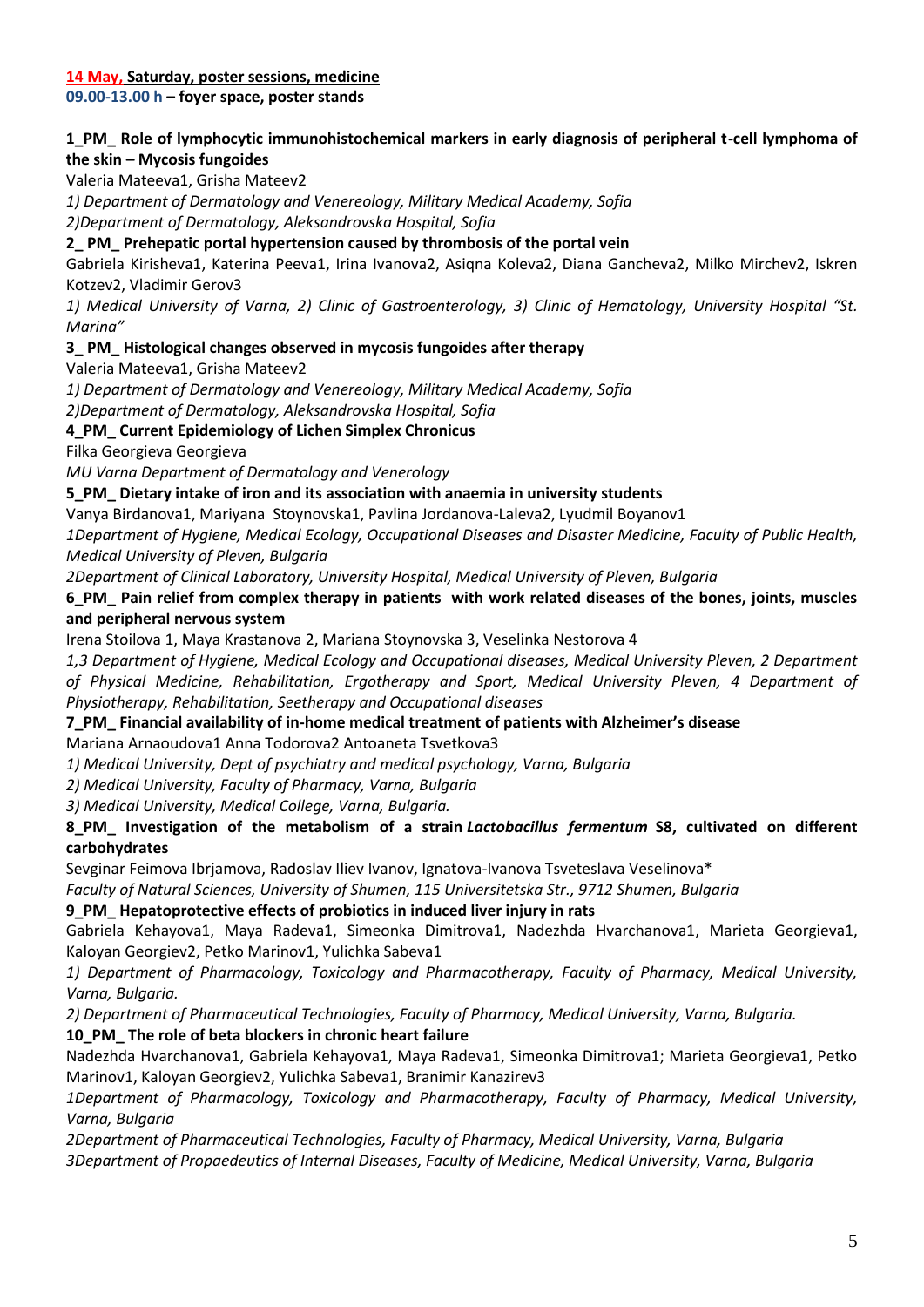## **11\_PM\_ Capital structure analysis of the medical diagnostic-consultative centers in Varna**

Lyubomira Koeva-Dimitrova

*Medical University "Prof. Dr. Paraskev Stoyanov" – Varna, Department of Health Economics and Management* **12\_PM\_ Ciguatera poisoning (review)**

Snezha Zlateva1, Petko Marinov1, Marieta Yovcheva1, Georgi Bonchev1, Dobri Ivanov2, Kaloyan Georgiev2

1) Clinic for Intensive Treatment of Acute Intoxications and Toxicoallergies, Naval Hospital – Varna, Military *Medical Academy, Bulgaria; 2) Faculty of Pharmacy, Medical University - Varna, Bulgaria*

**13\_PM\_ Treatment of toxic encephalopathy syndrome with hyperbaric oxygenation in the practice of clinic of toxicology – Varna**

Snezha Zlateva1, Petko Marinov1, Georgi Bonchev1, Marieta Iovcheva1, Dobri Ivanov2, Kaloyan Georgiev2, Konstantin Georgiev1, Milena Yaneva1

1) Clinic for Intensive Treatment of Acute Intoxications and Toxicoallergies, Naval Hospital – Varna, Military *Medical Academy, Bulgaria; 2) Faculty of Pharmacy, Medical University - Varna, Bulgaria*

## **14\_PM\_ Peripheral neuronal toxic damages: Clinical experience**

Snezha Zlateva1, Petko Marinov1, Georgi Bonchev1, Dobri Ivanov2, Kaloyan Georgiev2, Marieta Yovcheva1, Diana Chalakova1, Vilian Gabrovski1

1) Clinic for Intensive Treatment of Acute Intoxications and Toxicoallergies Naval Hospital – Varna, Military *Medical Academy, Bulgaria; 2) Faculty of Pharmacy, Medical University - Varna, Bulgaria*

## **15\_PM\_ Mushroom poisoning**

Petko Marinov1, Georgi Bonchev1, Dobri Ivanov2, Snezha Zlateva1, Kaloyan Georgiev2, Marieta Yovcheva1 1) Clinic for Intensive Treatment of Acute Intoxications and Toxicoallergies, Naval Hospital – Varna, Military *Medical Academy, Bulgaria; 2) Faculty of Pharmacy, Medical University - Varna, Bulgaria*

## **16\_PM\_ Acute methanol intoxications - a challenge for clinical toxicology**

Petko Marinov1, Snezha Zlateva1, Georgi Bonchev1, Dobri Ivanov2, Marieta Yovcheva1, Kaloyan Georgiev2 1) Clinic for Intensive Treatment of Acute Intoxications and Toxicoallergies, Naval Hospital – Varna, Military *Medical Academy, Bulgaria; 2) Faculty of Pharmacy, Medical University - Varna, Bulgaria*

## **17\_PM\_ Characterization of acute drug intoxications**

Petko Marinov1, 1Snezha Zlateva, 1Georgi Bonchev, 2Dobri Ivanov, 2Kaloyan Georgiev, 1Marieta Yovcheva 1) Clinic for Intensive Treatment of Acute Intoxications and Toxicoallergies, Naval Hospital – Varna, Military *Medical Academy, Bulgaria; 2) Faculty of Pharmacy, Medical University - Varna, Bulgaria*

## **18\_PM\_ Characterization of acute sedatives and hypnotics intoxications**

Petko Marinov1, 1Snezha Zlateva, 1Georgi Bonchev, 2Dobri Ivanov, 2Kaloyan Georgiev, 1Marieta Yovcheva 1) Clinic for Intensive Treatment of Acute Intoxications and Toxicoallergies, Naval Hospital – Varna, Military *Medical Academy, Bulgaria;* 2) Faculty of Pharmacy, Medical University - Varna, Bulgaria

# **19\_PM\_ Prognostic factors for survival in patients with metastatic Colorectal cancer treated with first- line chemotherapy**

Deyan Davidov

*Department of Medical Oncology, Medical University, Pleven, Bulgaria*

## **20\_PM\_ Civil protection modern aspects in case of disasters - Bulgaria**

## Nikolina Radeva, Maria Panteleeva, Hristianna Romanova

*Medical University "Prof. Dr. Parskev Stoyanov" – Varna, Bulgaria, Department of hygiene, disaster medicine and epidemiology, Training and research sector of disaster medicine*

# **21\_PM\_ Unmet needs for health care services in Bulgaria**

*Elka Atanasova, Maria Rohova, Antonya Dimova*

*Department of Health Economics and Management, Medical University Varna, Bulgaria*

**22\_PM\_ On site f-18 fdg radiopharmaceutical production via "dose on demand"® cyclotron – advantages, disadvantages and dosimetry of the production process.**

Severina Ivanova1, Temenuga Trifonova1, Ivan Ivanov1, Gergana Simeonova1, Plamen Biyachev2

1Department of Nuclear medicine, St Marina University Hospital ,Varna

2Molecular Solutions Bulgaria Ltd, Sofia, Bulgaria

# **23\_PM\_Comorbidity of structural epilepsy and multiple sclerosis: MRI, (18F)-FDG PET and EEG findings.**

Kalina V. Drenska 1, Ara G. Kaprelyan 1, Ivan N. Dimitrov 2, Alexandra J. Tsoukeva 1, Tihomir V. Drenski3, Veselinka D. Nestorova 1, Borislav D. Ivanov 4, Plamen Bochev 5, Radoslav Georgiev6, Margarita V. Grudkova1 *1) Department of Neurology and Neuroscience, "Prof. Paraskev Stoyanov" Medical University, Varna; First Clinic of Neurology, "Sv. Marina" University Hospital, Varna, Bulgaria*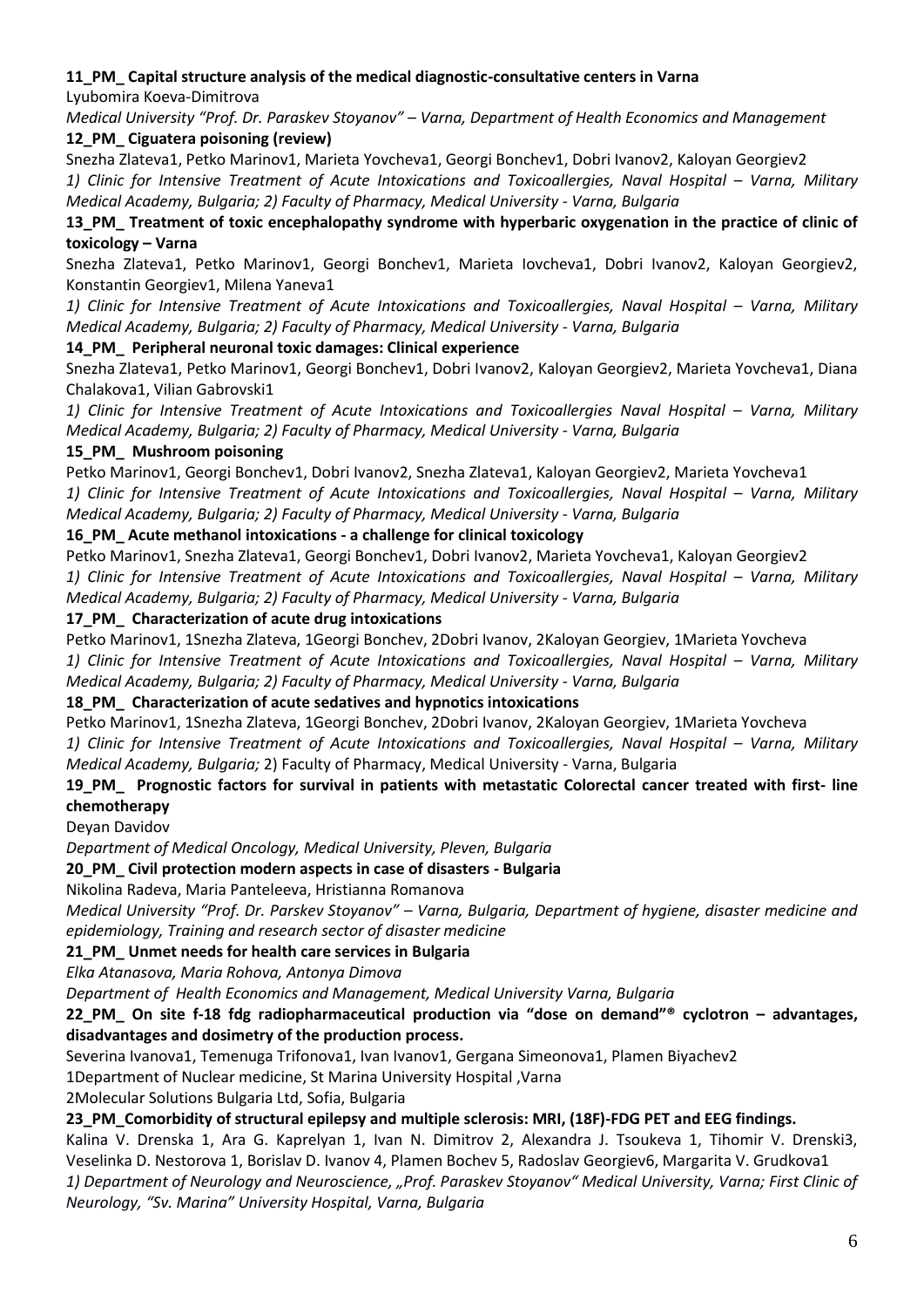*2) Department of Nursing, Sliven Affiliate, "Prof. Paraskev Stoyanov" Medical University, Varna, Bulgaria*

*3) Department of Intensive Treatment of Neurological Diseases, "Sv. Marina" University Hospital, Varna, Bulgaria*

*4) Department of Clinical Medical Sciences, Faculty of Dental Medicine, Medical*

*University - Varna, Bulgaria*

*5) Department of Nuclear Medicine and Radiotherapy, "Prof. Paraskev Stoyanov" Medical University, Varna, Bulgaria*

*6) Department of Radiology, "Prof. Paraskev Stoyanov" Medical University, Varna, Bulgaria*

**24\_PM\_ Overview of the contemporary application of surfactant therapy**

Ludmila Bajdarova,

*University General Hospital for Active Threatment "St.Anna" Sofia , Bulgaria*

## **25\_PM\_ ApneaGraph System - diagnostic methods for OSA**

Matev L., M. Milkov, Ch. Madjova, A.Pomakova, P.Nedev, D. Radkova,

*Medical University "Prof. P. Stoyanov" Varna*

## **26\_PM\_ Pityriasislichenoideschronica associated with Cytomegalovirus**

Desislava T. Dimitrova, Ivelina A. Yordanova, Milen P. Karaivanov, Dimitar K. Gospodinov

*1. Department of Dermatology and Venereology, Faculty of Medicine, Medical University Pleven, Bulgaria*

*2. Department of General and Clinical Pathology, Faculty of Medicine, Medical University Pleven, Bulgaria*

## **27\_PM\_ Effect of betalains from** *Beta vulgaris* **roots on hematopoiesis**

Maya Radeva1, Gabriela Kehayova1, Simeonka Dimitrova1, Nadezhda Hvarchanova1, Kaloyan Georgiev2, Petko Marinov1, Marieta Georgieva1, Yulichka Sabeva1

*1) Department of Pharmacology, toxicology and pharmacotherapy; 2) Department of Pharmaceutical technologies; Faculty of Pharmacy, Medical University "Prof. Dr. Paraskev Stoyanov" – Varna, Bulgaria*

## **28\_PM\_ Use of beta-2-microglobulin and microalbumin presence in urine for the diagnosis of tubulointerstitial bacterial nephritis /pyelonephritis/**

Stoyanka Tancheva1, Teofan Bazan2, Andrey Zabunov1, Kristian Yeremiev3 , Jonko Jonkov4, Daniela Malcheva5 *1) Department of General Medicine and Clinical Laboratory, Faculty of Public Health, Medical University "Prof. Dr. Paraskev Stoyanov", Varna, Bulgaria; 2) Department of Psychology, Faculty of Law, Free University of Varna "Chernorizetz Hrabar", Varna, Bulgaria; 3) Medical College, Medical University "Prof. Dr. Paraskev Stoyanov", Varna, Bulgaria; 4) Department of Anatomy, Histology and Embryology, Faculty of Medicine, Medical University "Prof. Dr. Paraskev Stoyanov", Varna, Bulgaria; 5) Laboratory of Biochemistry, SMDL "Status", Varna, Bulgaria*

## **29\_PM\_Postoperative outcomes of elective pancreatic surgery performed by a pancreatic-low-volume academic surgical team**

Azize Saroglu, Galin Ganchev, Ivan Sirakov, Alexander Julianov

*Trakia Park Surgery, Trakia Hospital, Stara Zagora, Bulgaria*

**30\_PM\_ Pylorus-preserving pancreaticoduodenectomy in a patient with** *situsvisceruminversus*

Galin Ganchev, Azize Saroglu, Ivan Sirakov, Alexander Julianov

*Trakia Park Surgery, Trakia Hospital, Stara Zagora, Bulgaria*

## **31\_PM\_ Quantitative eeg comparative analysis between autism spectrum disorder (asd) and attention deficit hyperactivity disorder** (**adhd)**

Plamen Dimitrov, Petar Petrov, Ivan Aleksandrov, Ivan Dimitrov, Mariyana Michailova, Galina Radkova, Raya Dimitrova,

*1) Department of Psychiatry and Medical Psychology,* 

*2) Department of Neurologic diseases*

*3) Department of Physiotherapy, rehabilitation, thalassotherapy and occupational diseases; Medical University of Varna,* 

**32\_PM\_ Our experience in treating patients with severe ulcerative colitis with biosimilar (Infliximab) - Remsima**  Asiyana Koleva, Miglena Stamboliyska, Maria Tzaneva, Maria Atanasova, Diana Gancheva, Iskren Kotzev, Angel Angelov

*Clinic of Gastroenterology, University hospital "St. Marina", Varna, Bulgaria*

## **33\_PM\_ Correlation between serum testosterone, biochemical and clinical markers in prostate cancer patients** Bogdan Roussev, Petar Kosev, Alexander Hinev and Bistra Galunska

*Department of Biochemistry, Molecular medicine and Nutrigenomics, Department of Urology, Medical University Varna, Urology Clinic University Hospital "St. Marina", Varna, Bulgaria*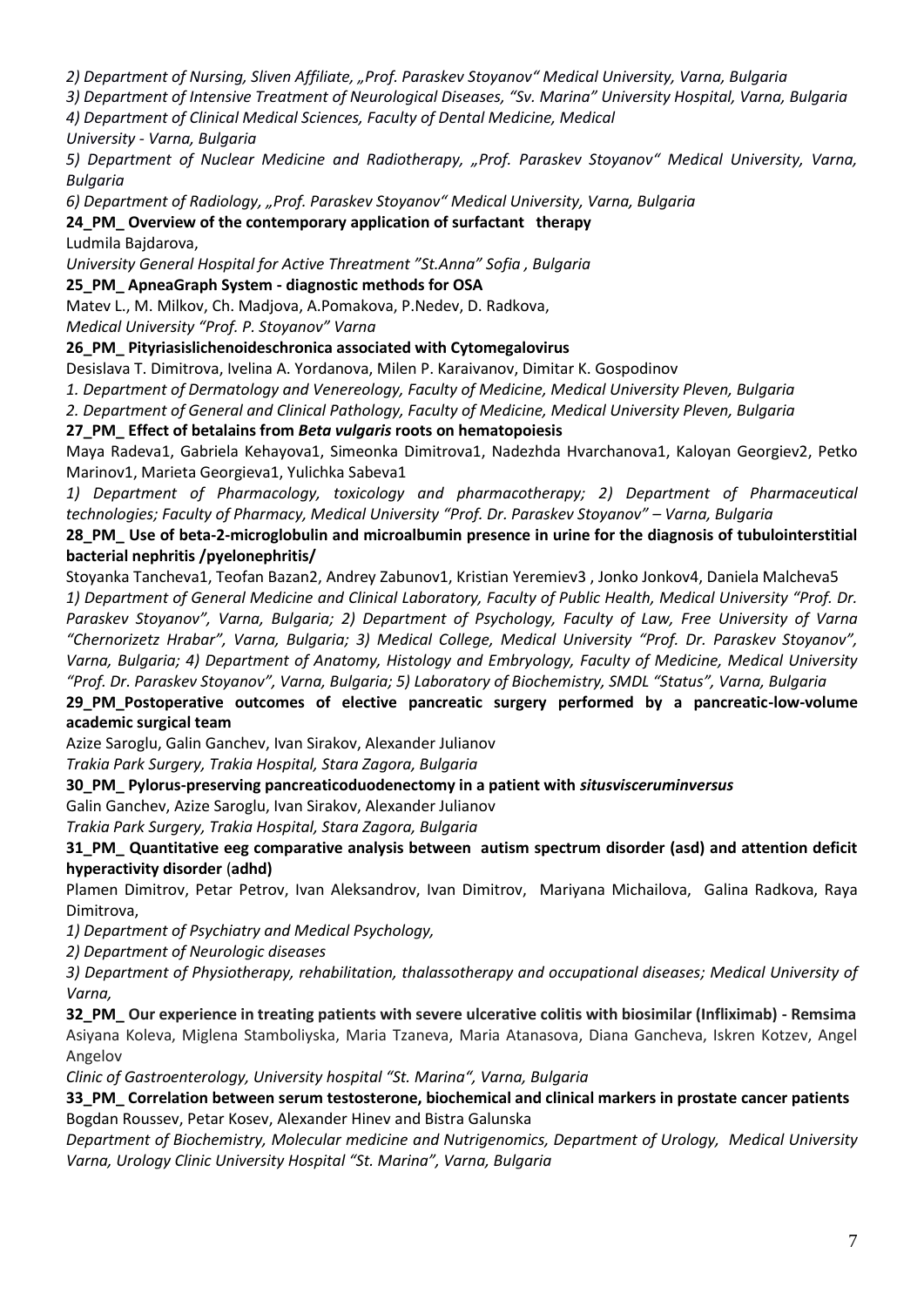#### **34\_PM\_ Bio-threats arising from the use of water transport and resources**

Iglika Marinova1, Мiroslav Маrinov2, Аndrey Zabunov3, Radko Zl. Radev2

*1Department of Preclinical and clinical sciences, Medical University of Varna, Bulgaria*

*2Department of hygiene, disaster medicine and epidemiology, Medical University of Varna, Bulgaria*

3Department of general medicine and clinical laboratory, Medical University of Varna, Bulgaria

#### **35\_PM\_ Dependence between reaction time and h-reflex amplitude changes in consecutive plantar flexion of both feet placed at different height from the floor**

Radko Zl. Radev1, Miroslav Marinov1, Iglika Marinova2, Andrey Zabunov3

*1Department of Preclinical and clinical sciences, Medical University of Varna, Bulgaria*

*2Department of hygiene, disaster medicine and epidemiology, Medical University of Varna, Bulgaria*

3Department of general medicine and clinical laboratory, Medical University of Varna, Bulgaria

#### **36\_PM\_ Nature of the dependence between reaction time and h-reflex amplitude changes in consecutive plantar and dorsal flexion of one and the same leg**

Radko Zl. Radev1, Miroslav Marinov1, Iglika Marinova2, Andrey Zabunov3

*1Department of Preclinical and clinical sciences, Medical University of Varna,* 

*2Department of hygiene, disaster medicine and epidemiology, Medical University of Varna,* 

*3Department of general medicine and clinical laboratory, Medical University of Varna,* 

#### **37\_PM\_ Organization of the voluntary movement in simultaneous plantar flexion of both legs tested by the reaction time and h-reflex**

Radko Zl. Radev1, Miroslav Marinov1, Iglika Marinova2, Andrey Zabunov3

*1Department of Preclinical and clinical sciences, Medical University of Varna, Bulgaria*

*2Department of hygiene, disaster medicine and epidemiology, Medical University of Varna, Bulgaria*

*3Department of general medicine and clinical laboratory, Medical University of Varna, Bulgaria*

## **38\_PM\_ A case report of sarcoidosis cutis lichenoides**

Desislava T. Dimitrova.1, Verka S. Pavlova1, Tatyana M. Betova2, Ivelina A. Yordanova1, Dimitar K. Gospodinov1 *1.Department of Dermatology and Venereology, Faculty of Medicine, Medical University Pleven, Bulgaria 2.Department of General and Clinical Pathology, Faculty of Medicine, Medical University Pleven, Bulgaria*

## **39\_PM\_ Challenges in treatment of chronic wounds**

Desislava T. Dimitrova. Klimentina D. Gospodinova, Gurpreet Singh Variaah, Veronika H. Gincheva, Verka S. Pavlova, Maya A. Ralinovska, Milena P. Dancheva, Ivelina A. Yordanova, Dimitar K. Gospodinov

*Department of Dermatology and Venereology, Faculty of Medicine, Medical University Pleven, Bulgaria*

## **40\_PM\_ Epidemiological study of Pertussis immunization effectiveness in Varna Region (2009-2014)**

Gabriela Tsankova1, Eliana IVANOVA1, Tatina Todorova1, Rumen KONSTANTINOV1, Neli Ermenlieva1, Ianka DRAGANOVA2

*1Medical University Varna, 2 Regional Health Inspectorate Varna*

**41\_PM\_ Effectiveness of MRSA detection methods in the laboratory practice**

Neli M. Ermenlieva, Tatina T. Todorova, Gabriela St. Tsankova

*Medical University Varna*

## **42\_PM\_ Hepatitis A in several regions of Eastern Bulgaria**

Gabriela St. Tsankova, Tatina T. Todorova, Neli M. Ermenlieva, Tsvetelina K. Popova, Dayana Tsv. Tsankova *Medical University Varna*

**43\_PM\_ The Ebola viral disease – lessons from the last epidemic outbreak**

Tatina T. Todorova, Gabriela Tsankova, Neli Ermenlieva

*Medical University Varna*

**44\_PM\_ Effective combination of natural monoterpene and antioxidant on memory and brain acetylcholinesterase activity in dement mice**

Stela Dragomanova, Lyubka Tancheva, Marieta Georgieva, Christophor Dishovsky, Svetlana Stoeva, Almira Georgieva, Reni Kalfin

*Medical University, Varna, Bulgaria; Institute of Neurobiology, Bulgarian Academy of Sciences; Military Medical Academy, Sofia, Bulgaria*

#### **45\_PM\_ Acute gastric mucosal lesions and protective effect of melatonin after thermal skin injury** Minka Hristova 1, Maria Tzaneva 2, Ganka Bekyarova 1

*1Divison of Pathophysiology, Medical University, Varna, Bulgaria*

*2Department of General and Clinical Pathology, Medical University, Varna, Bulgaria*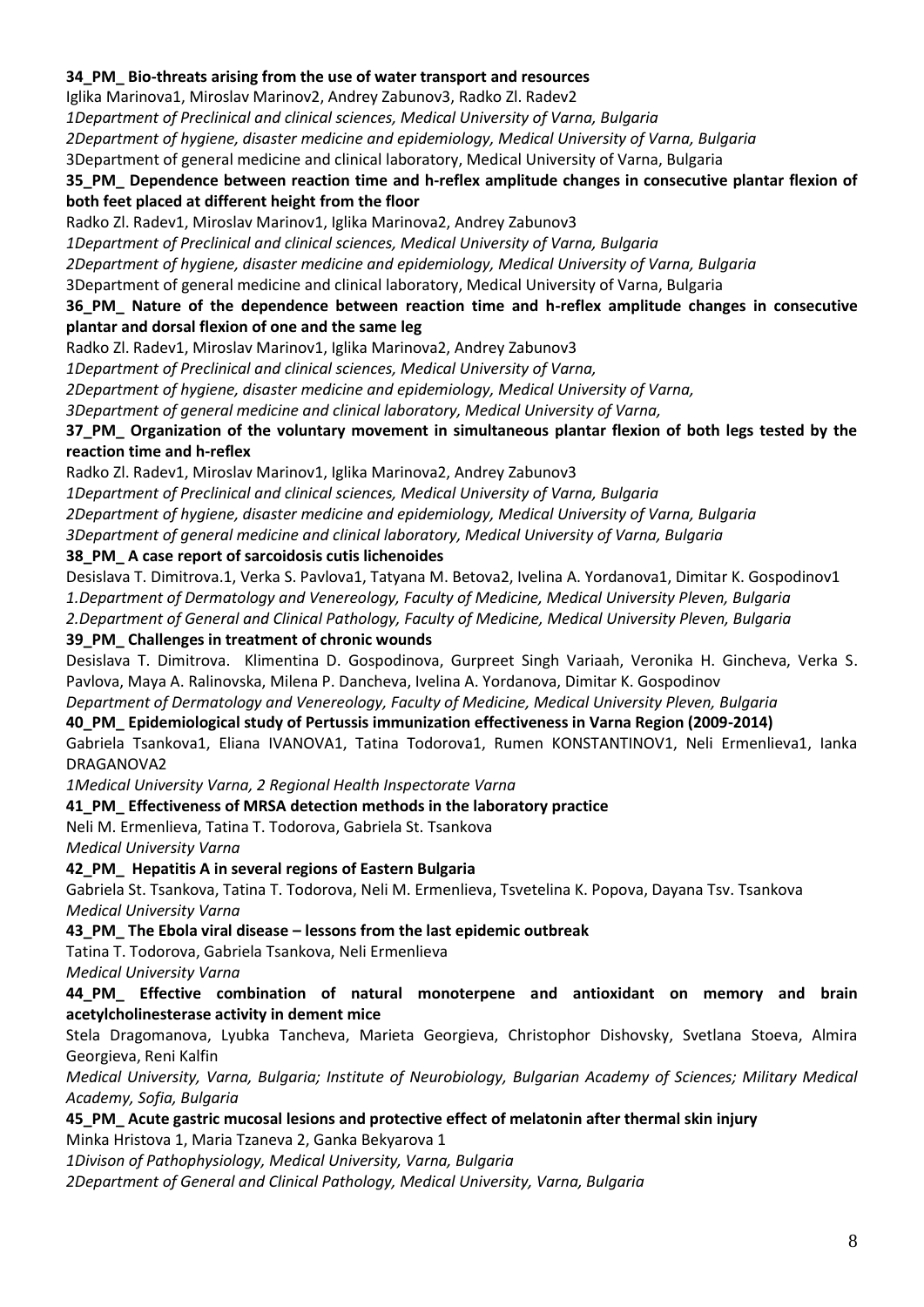## **46\_PM\_ Rare diseases Myelodisplastic/Myeloproliferative neoplasms - case reports**

Liana Gercheva, Ilina Micheva.

*Clinic of Hematology, University Hospital St. Marina - Varna.*

## **47\_PM\_ Amyloid deposition and oxidative stress mediated micro and macro vascular damage in glucose impaired kidneys**

K. Bratoeva1, G. Stoyanov2, K. Moneva2, T. Stefanova2, M. Radanova3

*1) Division of Pathophysiology, Department of Physiology and Pathophysiology, Medical University-Varna*

*2) Student, Faculty of Medicine, Medical University-Varna*

*3) Department of Biochemistry, Molecular Medicine and Nutrigenomics, Faculty of Pharmacy Medical University-Varna, Bulgaria*

**48\_PM\_ The link between hyperuricemia and nonalcoholic liver injury, induced by high fructose diet**

K. Bratoeva1, G. Bekyarova1, M. Radanova2

*1) Division of Pathophysiology, Department of Physiology and Pathophysiology, Medical University-Varna*

*2) Department of Biochemistry, Molecular Medicine and Nutrigenomics, Faculty of Pharmacy Medical University-Varna, Bulgaria*

# **49\_PM\_ Our and foreign experience in treatment of advanced ovarian cancer (stage III c – IV)**

S. Ivanov1, E. Kovachev1, N. Kolev2, B. Bechev3, N. Kolev4 *Department of Obstetrics and Gynecology, Medical University, Varna Department of Surgery, Medical University, Varna SAGBAL " St. Sofia" – Sofia MBAL " St. Anna" – Varna*

# **15 May, Sunday,**

## **poster sessions, dental medicine**

**09.00-13.00 h – foyer space, poster stands** 

# **1\_PD\_Treatment of Oral Mucosal Lesions by Scalpel Excision and Platelet-Rich Fibrin Membrane Grafting: A case report**

Ivan Chenchev, Radka Cholakova

*Department of Oral Surgery, Faculty of Dental Medicine, Medical University - Plovdiv, Bulgaria* 

# **2\_PD\_Oral Mucosa Damage Because of Hypochlorite Accident - A Case Report**

Elitsa Deliverska, Hristo Stoyanov, Lutchezar Stefanov, Radina Tsekova

*Department of Oral and Maxillofacial surgery, Faculty of Dental medicine, Medical University- Sofia*

# **3\_PD\_Peripheral Osteoma of Mandible- a Case Report and Analysis of Literature**

Elitsa Deliverska1, Hristo Stoyanov1, Lutchezar Stefanov1, Dimitar Yovchev2, Radina Tsekova1

*1) Department of Oral and Maxillofacial surgery, Faculty of Dental medicine, Medical University- Sofia* 

*2) Department of maxillofacial radiology and oral diagnostics Faculty of Dental medicine, Medical University- Sofia*

# **4\_PD\_A case of compound odontoma on the maxilla with hypodontia on the mandible**

Radka Cholakova1, Ivan Chenchev1, Svetla Jordanova2, Diana Oncheva2, Ljubomir Chenchev3 *1) Department of Oral Surgery, 2) Department of Orthodontics, 3) Student, Faculty of Dental Medicine, Medical University – Plovdiv,*

# **5\_PD\_ Awareness of dental medicine doctors about contemporary trends of caries treatment** Dobrinka Damyanova1, Sirma Angelova 1

*Medical University-Varna, Faculty of Dental Medicine, Department of Pediatric Dentistry1*

**6\_PD\_Effect of periodontal nonsurgical therapy on the local expression of IL-1в and IL-6** 

Antoaneta Mlachkova1, Hristina Popova1, Velitchka Dosseva-Panova1, Maya Kicheva2

*1) Department of Periodontology, Faculty of Dental Medicine, MU-Sofia*

*2) Progene Ltd.*

# **7\_PD\_Biohorizons in Treatment of Dentin Hypersensitivity**

Genoveva Balcheva, Miglena Balcheva, Denitsa Grozdeva, Vladimir Panov, Radostina Anastasova *Faculty of Dental Medicine, Medical University of Varna*

# **8\_PD\_Denosumab-related osteonecrosis of the jaw**

M. Petkova, P. Stanimirov,

*Department of Oral and Maxillofacial surgery; Faculty of Dental medicine, Medical University Sofia, Department of Maxillofacial Surgery, Aleksandrovska hospital Sofia*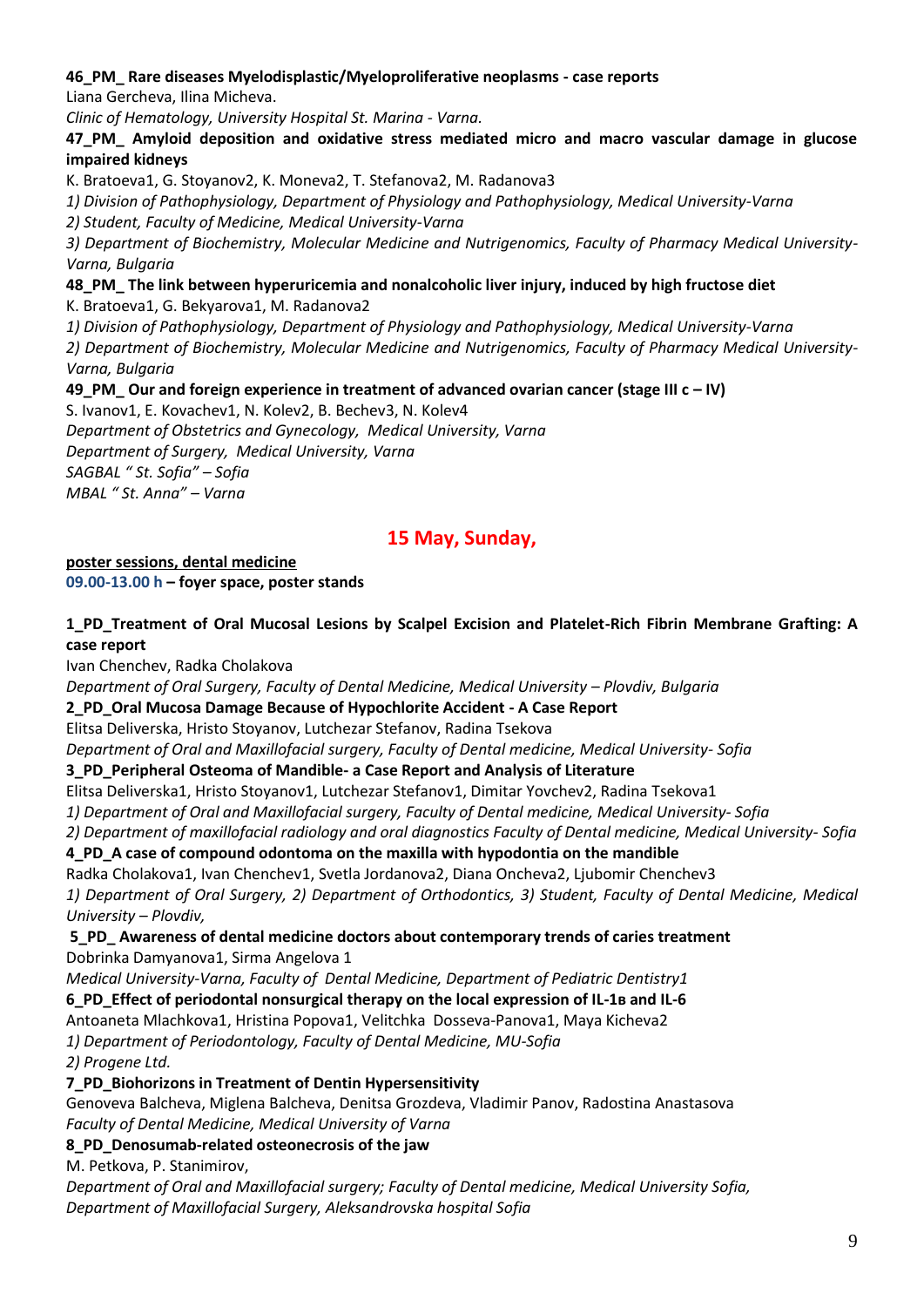## **9\_PD\_Bisphosphonate-related mucositis (BRM)**

P. Stanimirov, M. Petkova,

*Department of Maxillofacial Surgery, Aleksandrovska hospital Sofia*

*Department of Oral and Maxillofacial surgery; Faculty of Dental medicine, Medical University Sofia,*

**10\_PD\_ Surgical management in the patients with wilson's desease**

Radka Cholakova1, Martin Drangov1, Kremena Markova2, Svitlana Bachurska3 Victoria Zidarova4, Martina Avramova4

*1) Department of Oral Surgery, 2) Department of Operative dentistry and Endodontics, 3) Department of General and Clinical Pathology, 4) Student in Faculty of Denatal Medicine, Medical University – Plovdiv,* 

## **11\_PD\_Comparison of four different detection methods for incipience approximal caries lesions - an** *ex vivo* **study**

Mironova J, Gusiyska A,Vassileva R.

*Department of Conservative Dentistry, Faculty of Dental Medicine, Medical University - Sofia, Bulgaria*

**12\_PD\_ A rare case of adenomatoid odontogenic tumor on mandible- in the differential diagnosis of follicular odontogenic cyst**

M. Galeva, P. Stanimirov,

*Faculty of Dental medicine, Medical University ot Sofia, Department of Oral and Maxillofacial surgery* **13\_PD\_ Differential diagnosis between periapical inflammatory lesions and cemental dyslplasia**

Stoyan T. Kazakov

*Faculty of Dental Medicine Sofia, Department of Oral and Maxillofacial Surgery*

## **14\_PD\_ Dynamics of development of osteoradionecrosis of the lower jaw**

L. Videnova, P. Stanimirov

*Faculty of Dental medicine, Medical University Sofia, Department of Oral and Maxillofacial surgery*

**15\_PD\_ Staging of radio-induced oral mucositis. Case report**

L. Videnova, P. Stanimirov

*Faculty of Dental medicine, Medical University Sofia, Department of Oral and Maxillofacial surgery*

## **16\_PD\_ Tooth erosion as a manifestation of sjogren's syndrome**

Mayya Koleva, Petar Chankov, Genoveva Balcheva

*Department of Conservative Dentistry and Oral Pathology, Faculty of dentistry - Varna* 

## **17\_PD\_ Indirect pulp capping, two visits technique for treatment of reversible pulpitis in primary dentition**

## Nina Milcheva1, Rositsa Kabaktchieva2, Antonia Pomakova1

*1) Medical University, Varna, Bulgaria, 2) Medical University, Sofia, Bulgaria*

## **18\_PD\_ How dentists prefer to bleach teeth - a questionnaire survey**

Silviya Stankova, Slavcho Dimitrov

*Department of Conservative Dentistry and Oral Pathology, Faculty of Dental Medicine, MU-Varna*

## **19\_PD\_ Cameras and smartphones for the needs of dental photography**

Metodi Abadjiev, Radostina Vasileva, Rosen Kolarov, Ivan Denkov, Dilqna Djikova

*Faculty of Dental Medicine, Medical University-Varna, Bulgaria*

## **20\_PD\_ Sensitization to metals used in dentistry**

Miglena Balcheva, Genoveva Balcheva

*Department of Conservative dentistry and oral pathology, Faculty of Dental Medicine, MU-Varna, Bulgaria*

# **21\_PD\_Efficiency of prosthetic treatment with post resection prostheses with solid substitute part**

Ivan Gerdzhikov, Mariana Dimova

*MU-Sofia*

# **22\_PD\_Correlations between findings by manual and occlusal analysis in TMD-patients**

Mariana Dimova, Hristina Arnautska, Desislava Konstantinova, Ivan Gerdzhikov, Tihomir Georgiev, Dimitar Yovchev

*MU-Sofia, MU-Varna*